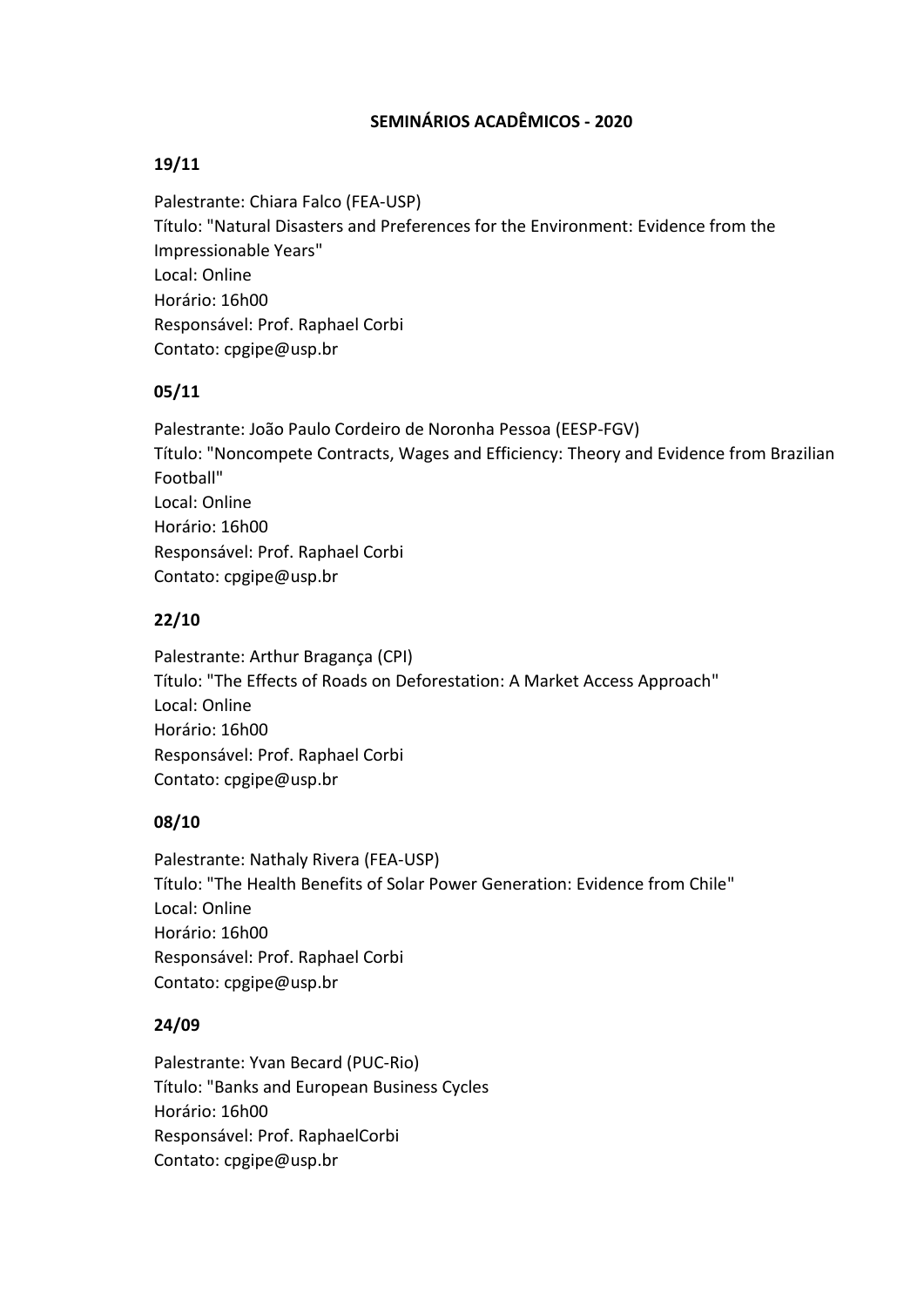### **10/09**

Palestrante: Francisco Cavalcanti (PUC-Rio) Título: "How droughts affect corruption over time? An empirical analysis for Brazilian cities" Local: Online Horário: 16h00 Responsável: Raphael Corbi Contato: cpgipe@usp.br

### **03/09**

Palestrante: Pedro Guinsburg (FEA-USP) Título: "Information Design and Sensitivity to Market Fundamentals Horário: 16h00 Responsável: Raphael Corbi Contato: cpgipe@usp.br

### **07/05**

Palestrante: Paula Carvalho Pereda (FEA-USP) Título: "Health Shocks under Hospital Capacity Constraint: Evidence from Air Pollution in Sao Paulo, Brazil" Local: Online Horário: 16h00 Responsável: Prof. Raphael Corbi Contato: cpgipe@usp.br

### **30/04**

Palestrante: Luis Eduardo Negrão Meloni (FEA-USP) Título: "See it to believe it: the effect of transitory incentives on students' test scores" Local: Online Horário: 16h00 Responsável: Prof. Raphael Corbi Contato: cpgipe@usp.br

### **23/04**

Palestrante: Claudio Ribeiro de Lucinda (FEA-USP) Título: "The Costs of Populism in Developing Countries: Evidence from Gas Price Holidays in Brazil" Local: Online Horário: 16h00 Responsável: Prof. Raphael Corbi Contato: cpgipe@usp.br